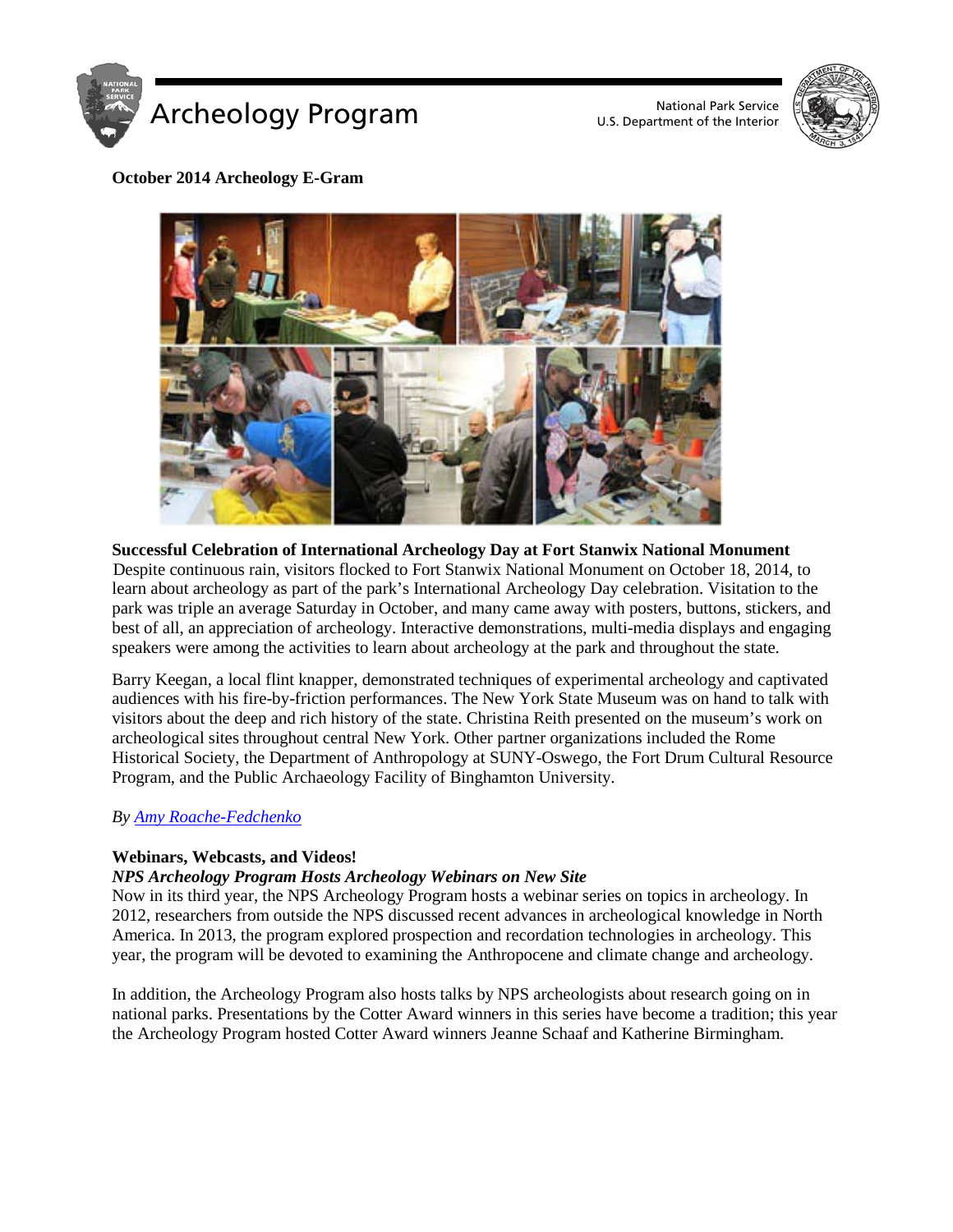While webinars from previous years are posted to the Archeology Program website, the 2014-2015 webinars are posted on the NPS Learning and Development website, with thanks, as the Archeology Program moves its website to a new platform.

To view webinars from 2012-13 and 2013-14, go to http://www.nps.gov/archeology/tools/webinars.htm

To view webinars from 2014-2015 (and *A Review and Assessment of Marine Archeological Remote Sensing Techniques and Technology* by Dave Conlin and Jim Delgado) go to **<http://www.nps.gov/training/NPSArcheology/html/index.cfm>**

### *NPS Archeologist Joe Watkins on Time Team America*

Recent discoveries at a 1,200-year-old village located in Crow Canyon near Mesa Verde, led television program Time Team America to ask, was this more than just a village? Was this concentrated settlement the scene of a turning point in human history? Time Team America investigates, with the assistance of NPS Chief of Cultural Resources Tribal Relations and American Cultures, Joe Watkins.

Time Team America is a science/reality series that sends archeologists on a race against time to excavate archeological sites around the nation.

To watch the video, go to http://video.pbs.org/video/23652551266/

#### *NPS Co-Sponsors Training, "Co-Creating Narratives in Public Spaces"*

During August and September 2014 the NPS partnered with the George Washington University Museum Studies Program to host a training event that examined opportunities and challenges in creating more dynamic interpretive programs that incorporate diverse perspectives. This innovative training consisted of two webinars and a two-day training symposium; all were recorded and available for viewing. Webinar 1: *The Bison: Going beyond the Symbol*, August 27, 2014

The bison is integral to the symbolism of the NPS, and yet it also represents a complex history of environmental devastation and Native American subjugation. This session unpacks the symbol of the bison and explores how new collaborations are working to heal the wounds of the past.

Webinar 2 - *Relevancy, Diversity & Inclusion: Expanding NPS Narratives*, September 3, 2014 The NPS has a responsibility to tell the diverse stories that shaped our nation's past and reflect contemporary society. By co-creating narratives in public spaces, these stories can become more compelling and engaging and will help to broaden the audience for national parks. Training: *Co-Creating Narratives in Public Spaces*

Keynote Speech: Contested Meanings, Memories, and Narratives: A Perspective on Public Places, Heritage, and Belonging (or Not Belonging) Faye Harrison (University of Illinois) Session 1: Exploring "the Frontier" as sites of contact. Session 2: Interpreting Sites of War Closing Discussion, Day 1: Audience members and online viewers share their thoughts. Session 3: Broadening the Story Session 4: Being Better Citizens Session 5: Where do We Go From Here?

Webinars are available at:

[new.livestream.com/usinterior](http://new.livestream.com/usinterior)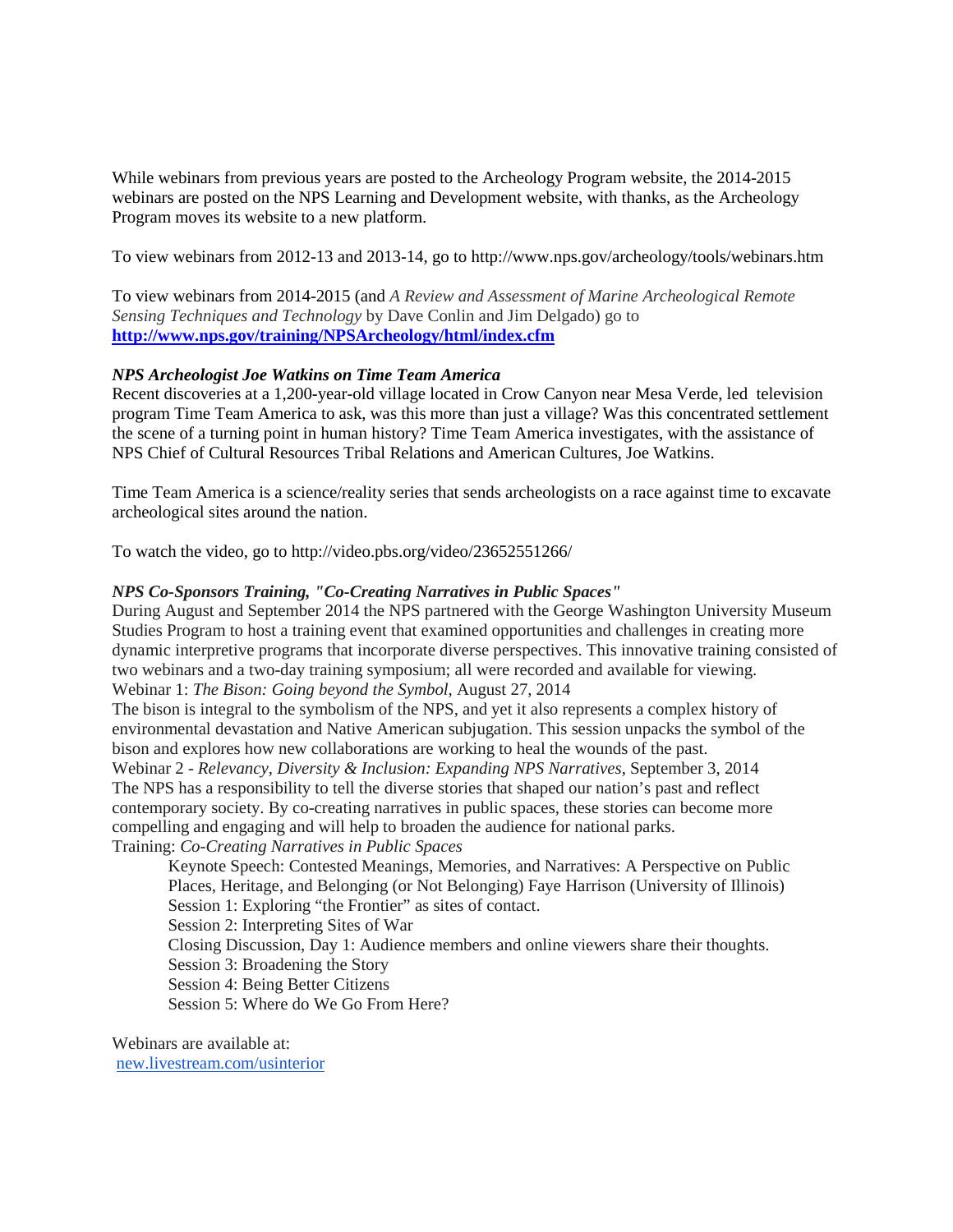### *Symposium on Sand Creek Massacre: 150 Year Remembrance*

This one-day symposium co-sponsored by the National Museum of the American Indian and the NPS commemorated the sesquicentennial of the Sand Creek Massacre that occurred on November 29, 1864. On November 7, 2000, Congress authorized the establishment of the Sand Creek Massacre NHS so that the impacts of this pivotal episode in America's history may be understood and never forgotten. The goal of the symposium was to contribute to an understanding of the causes and consequences of the massacre, the Cheyenne and Arapaho people who carry the legacy of Sand Creek with them today, and the role of memorialization in the healing process.

The symposium consisted of three panels of Sand Creek Massacre scholars, including Cheyenne and Arapaho descendants. The NPS also debuted the film "The Sand Creek Massacre and the Civil War." The significant role of the Civil War in the conditions leading to the massacre has been under-recognized in both Civil War and Sand Creek Massacre- related literature; yet, the massacre site has been identified by the Civil War Sites Advisory Commission as the only Civil War battlefield site in Colorado.

To view the webcast, go to<http://nmai.si.edu/explore/multimedia/webcasts/>

### **Archaeology Days At Washita Battlefield National Historic Site**



Kathryn Harrison gives an animated presentation. NPS photo.

Washita Battlefield NHS celebrated Oklahoma Archaeology Month and International Archaeology Day on October 18-19, 2014. Rangers Kathryn Harrison and Barbara Ford interpreted the 1995 and 1997 archeological surveys on the battlefield that resulted in 190 artifacts, mostly Spencer cartridge cases, related to the attack on Chief Black Kettle's village by Lt. Col. George Armstrong Custer and the 7th Cavalry on November 27, 1868.

Members of the Dale and Betty Wesner family, original owners of the 316 acres of farmland that eventually became Washita Battlefield NHS and for whom the park's permanent archeological artifact collection is named, attended Sunday's program. Park visitors and locals were delighted to hear the Wesner family's account of the archeological survey.

*By Carol A. Mapel, Park Support Assistant*

#### **Lauren Meyer Will Head Intermountain Region's Vanishing Treasures Program**



Lauren Meyer has been selected as the program manager for the Vanishing Treasures (VT) program. Originally from New York, Meyer has spent the last 12 years living and working in northern New Mexico. Since September 2013, she has been serving as the acting VT program manager. Previously, she served as the exhibits specialist for the VT program, and was the VT program manager at Bandelier NM in northern New Mexico.

Meyer has a BA in archeology from Boston University, and a MA in historic preservation and an advanced certificate in architectural conservation from the University of Pennsylvania. She has extensive experience in the documentation and treatment of stone masonry and earthen archeological resources.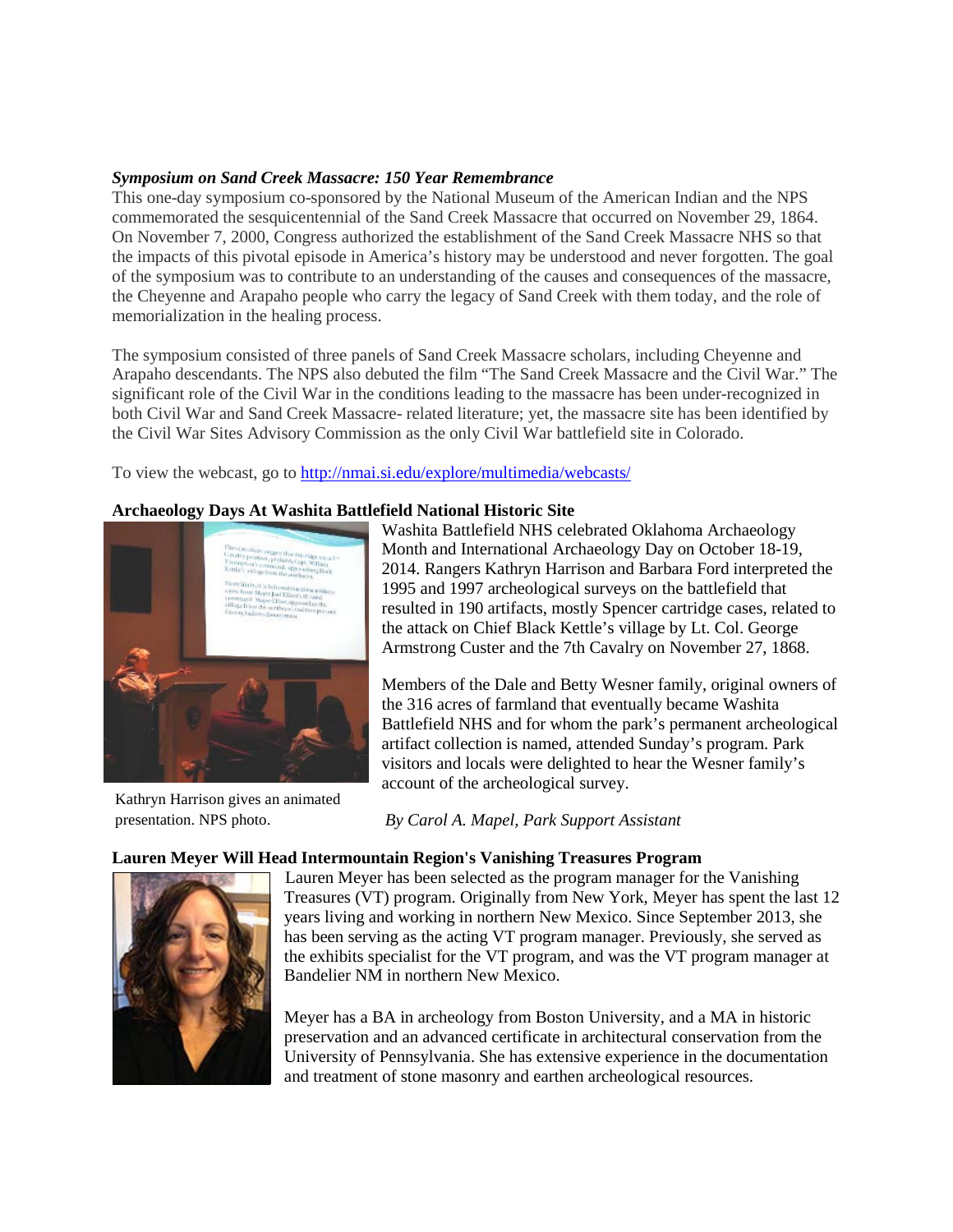The VT program supports preservation of traditionally-built architecture throughout the western U.S., facilitates the transfer of traditional skills, and promotes connections between culturally associated communities and places of their heritage. VT provides technical preservation assistance; training in preservation activities, skills and delivery of preservation services in parks, and elsewhere.

Meyer started her new position on October 19, and will be duty stationed in Santa Fe, NM.

# *From story by Patricia Turley*

### **Archeologists Help Flight 93 Fire Assessment**

An inventory of items lost from a recent fire at the Flight 93 National Memorial headquarters includes hundreds of original photographs and items found at the crash site that were linked to the passengers and crew. A team of museum experts and archeologists determined that 334 photos and 25 items connected to the plane's occupants were destroyed. The material, some from the crash site, includes a boarding pass, an airport parking receipt and passengers' identification cards. Digital copies of all the lost photos still exist.

Items lost in the October 3 fire in Shanksville, Pennsylvania include tributes from visitors and material from the investigation. The fire destroyed 110 boxes of tribute items left at the crash site by visitors, including cards, artwork and religious material that were being considered for exhibition. Many other items survived the fire, including recordings of phone calls made by passengers to their family members from the flight, and thousands of images and paper files about the passengers and crew members.

NPS spokesman said that the materials were housed inside structures without sprinkler systems while being prepared for exhibition in the visitor's center or in temporary storage so the staff could access them for presentation and other uses. About 90 percent of the museum's collection is stored at a facility that does have sprinklers. The three buildings that were destroyed housed administrative and staff offices and conference facilities, along with the temporary storage for some of the memorial's collection.

# **Four Corners National Parks Host Pueblo-Maya Cultural Exchange**

A cultural exchange hosted by national parks and communities in the Four Corners brought together indigenous Pueblo and Maya youth for a week of place-based learning. August 15-21, 2014, ten Maya youth from the Yucatan Peninsula and Guatemala joined fifteen Pueblo students for a week of cultural exchange, exploration and friendship. A few of the students were already acquainted from previous exchange experiences in the Southwest and Mexico.

The theme of "Science of Place" incorporated traditional concepts for water management, engineering, home construction, and agriculture and structured visits to parks. At Aztec Ruins NM the group harvested crops in the Heritage Garden and repaired a section of ancient wall with an archeologist. They also shared traditional dances and songs with the public during a presentation in the Great Kiva. At Mesa Verde, the students took a very special tour of the alcove sites and gave presentations on water and pottery. At Chaco Culture NHP they toured the major sites, discussed naked-eye astronomy, explored the engineering behind kivas, and shared ideas about corn in different cultures.

The cultural exchange concluded at Acoma and Laguna Pueblos, the homes of many of the Pueblo participants. Laguna community members hosted a feast for the youth participants, organizers, NPS staff, and tribal government representatives. Maya attendees led a calendar ceremony which honors the ancestors and included the naming of both Maya and Pueblo ancestral sites.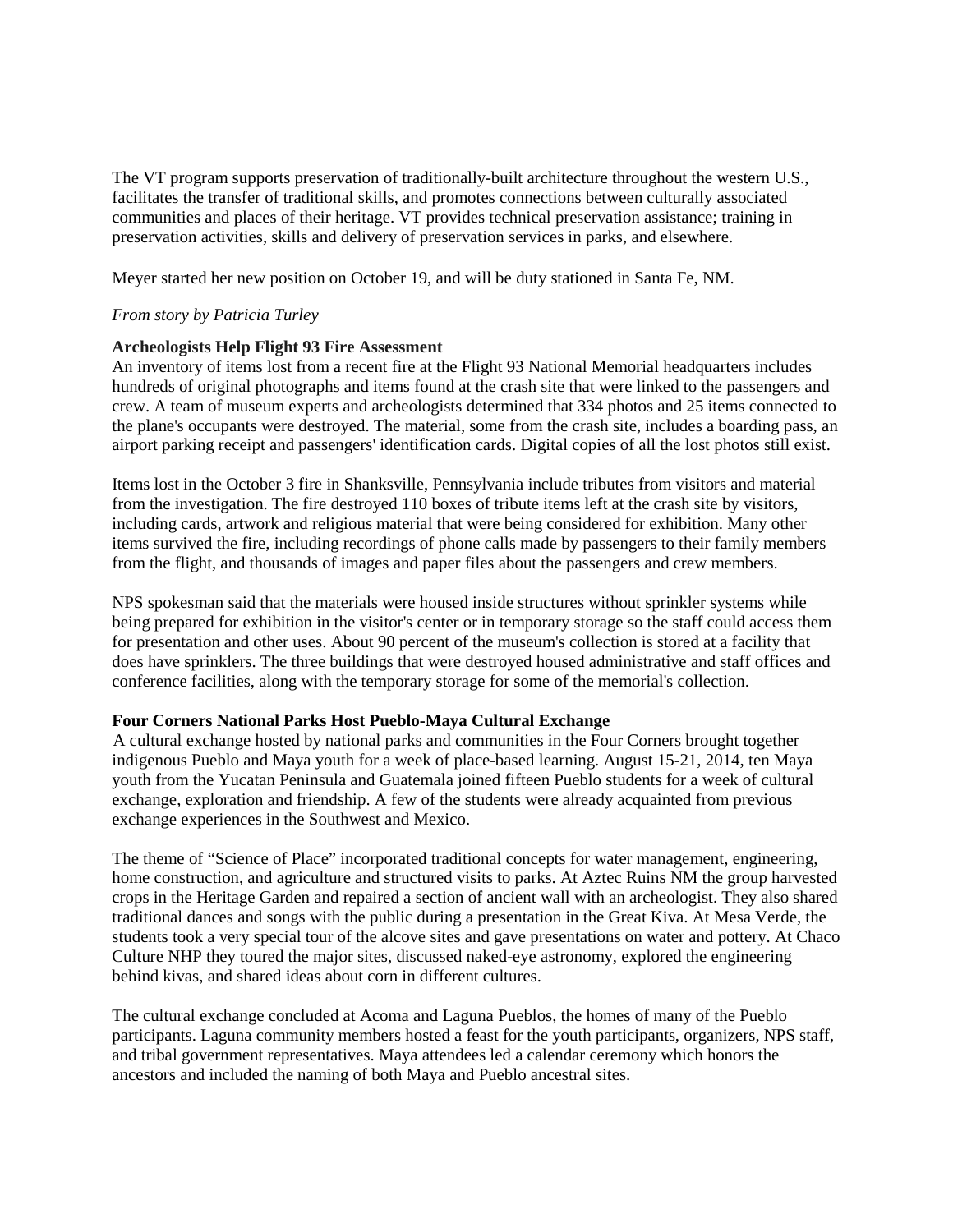Numerous partners organized and supported the cultural exchange, including Western National Parks Association, Friends of Chaco, the NPS Youth Partnership Programs, Native Pathways, Indigenous Education Institute, and The Cultural Conservancy. This was the third Pueblo-Maya cultural exchange. Past participants have pursued higher education in anthropology and linguistics, and some are already professionals in the field of cultural tourism. Youth say the exchange fosters cultural pride and encourages them to learn from each other how best to preserve their culture and share it.



*By Lauren Blacik, Chief of Interpretation, Aztec Ruins National Monument*

# **National Park Service Awards \$2.2 Million to Protect Four Civil War Battlefields**

NPS Director Jonathan B. Jarvis has announced more than \$2.2 million in grants from the Land and Water Conservation Fund to help preserve land at four of America's Civil War battlefields. The latest round of grants will protect land at the Gettysburg Battlefield in Pennsylvania, and the Manassas, North Anna, and Rappahannock Station battlefields in Virginia.

Preserving the land's place-based history is important not only for the national story and environmental impacts but also for local economies. Tourism is the top industry in Adams County, the home of Gettysburg Battlefield, welcoming 3.8 million visitors a year. The land saved by these grants is otherwise at risk of disappearing under buildings, parking lots, and highways.

The grants are funded from the Land and Water Conservation Fund, which uses revenue from Federal oil and gas leases on the Outer Continental Shelf to purchase land, water and wetlands for the benefit of all Americans. President Obama has called for full permanent funding of the Land and Water Conservation Fund in his proposed budget, recognizing it as one of the nation's most effective tools for protecting important water sources, expanding hunting and fishing, preserving historic battlefields, and creating places for kids to play and learn. The program has only been fully funded once in its 50-year history and is at risk of expiring without action from Congress.

The grants are administered by the NPS American Battlefield Protection Program. Grants are awarded to state and local governments, frequently in partnership with private and non-profit organizations. In this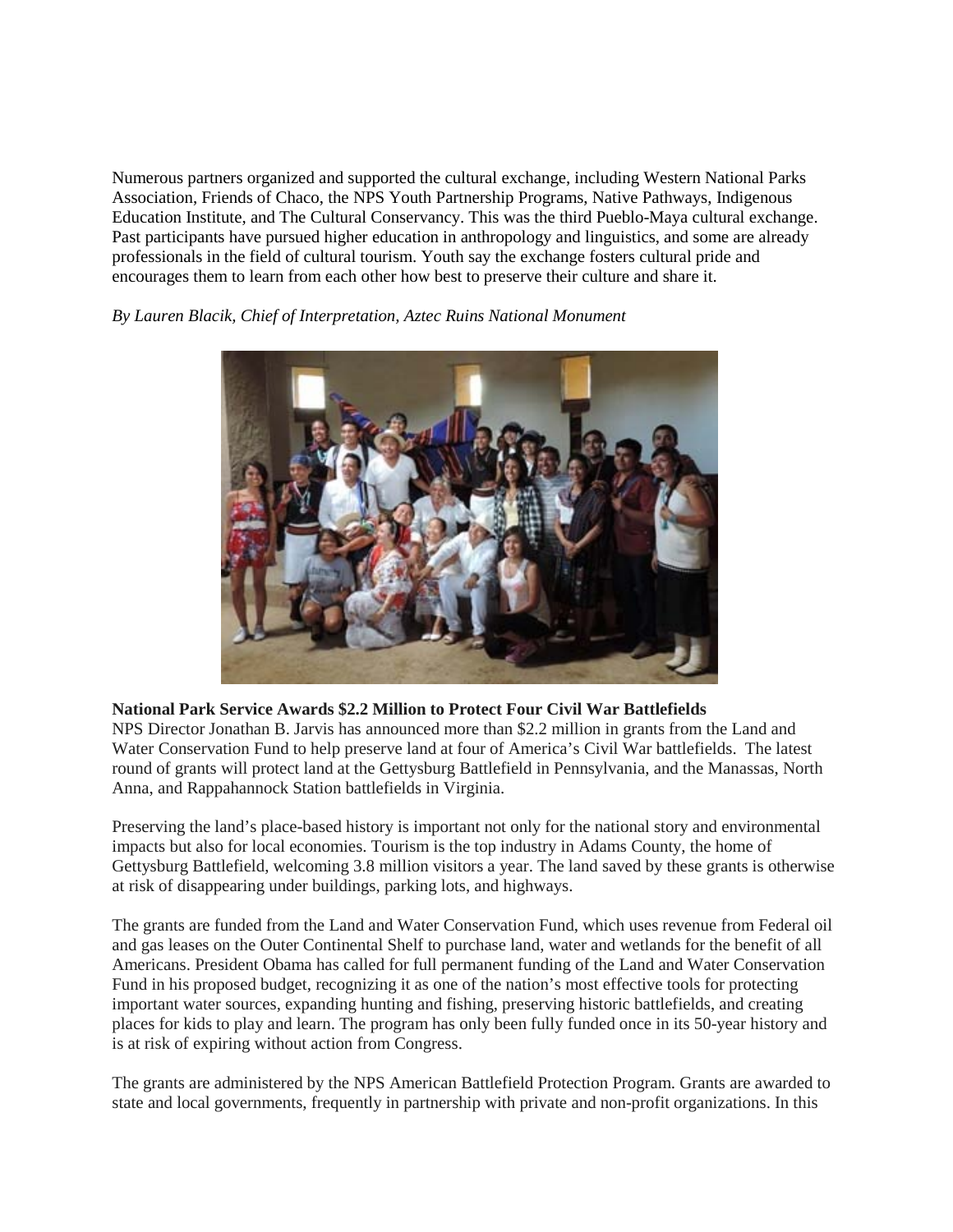round partnerships include the Civil War Trust, the Land Conservancy of Adams County, PA, and the Virginia Board of Historic Resources. Consideration for the Civil War battlefield land acquisition grants is given to battlefields listed in the National Park Service's Civil War Sites Advisory Commission Report on the Nation's Civil War Battlefields (CWSAC Report).

Complete guidelines for grant eligibility and application forms are available online at: [http://www.nps.gov/abpp/.](http://www.nps.gov/abpp/)

**Contact:** Elizabeth Vehmeyer, Grants Management Specialist, at 202-354-2215

### **Advisory Council on Historic Preservation Announces Section 106 Online Guidance**

The ACHP has released "Guidance on Agreement Documents" (GAD). GAD will improve efficiency and effectiveness by increasing the proficiency of all parties in the Section 106 process - federal agencies, states, Indian tribes, Native Hawaiian organizations, applicants, local governments, and other stakeholders - in crafting and implementing agreements. It also includes advice on monitoring and closing out agreement documents such as Memoranda of Agreement and Programmatic Agreements.

GAD walks stakeholders through developing and writing a clear, concise agreement document to address an undertaking's effects to historic properties or develop a programmatic agreement. It is augmented by two checklists, sample agreement documents, and an extensive series of example stipulations.

To access the guidance, go to [http://www.achp.gov/agreementdocguidance.html.](http://www.achp.gov/agreementdocguidance.html) (Note: this guidance is best viewed with Web browsers Google Chrome or Firefox.)

You can contribute to ongoing updates of the online guidance by sending questions and examples of successful stipulations to: [GADhelp@achp.gov.](mailto:GADhelp@achp.gov)

# **FEMA Announces the Unified Federal Environmental and Historic Preservation Review Process**

The ACHP in coordination with an inter-agency Steering Group comprised of DHS, FEMA, and CEQ representatives announced the establishment of the Unified Federal Environmental and Historic Preservation Review Process (Unified Federal Review), an important element of the implementation of the Sandy Recovery Improvement Act (SRIA). SRIA amends the Robert T. Stafford Disaster Relief and Emergency Assistance Act; authorizes several significant changes to the way agencies may deliver federal disaster assistance; and establishes efficiencies that will expedite the disaster recovery process and reduce project costs.

The Steering Group consulted with 11 departments and agencies to develop and execute a Memorandum of Understanding (MOU) for environmental or historic preservation (EHP) reviews associated with disaster recovery assistance. The MOU acknowledges that the Unified Federal Review establishes a framework for federal agencies to coordinate EHP reviews after a disaster, thus improving the efficiency of EHP reviews and facilitating more efficient decision making on federally funded, approved, or permitted activities. The Unified Federal Review does not change Federal EHP requirements, nor does it supersede state or local requirements. Rather it will ensure coordination and consistency when federal involvement requires EHP reviews subsequent to federally declared disasters.

During the implementation of the Unified Federal Review, the ACHP will be engaging preservation stakeholders to provide informative sessions on the Unified Federal Review. The ACHP, in collaboration with the Steering Group, will also solicit feedback on how the process can be improved.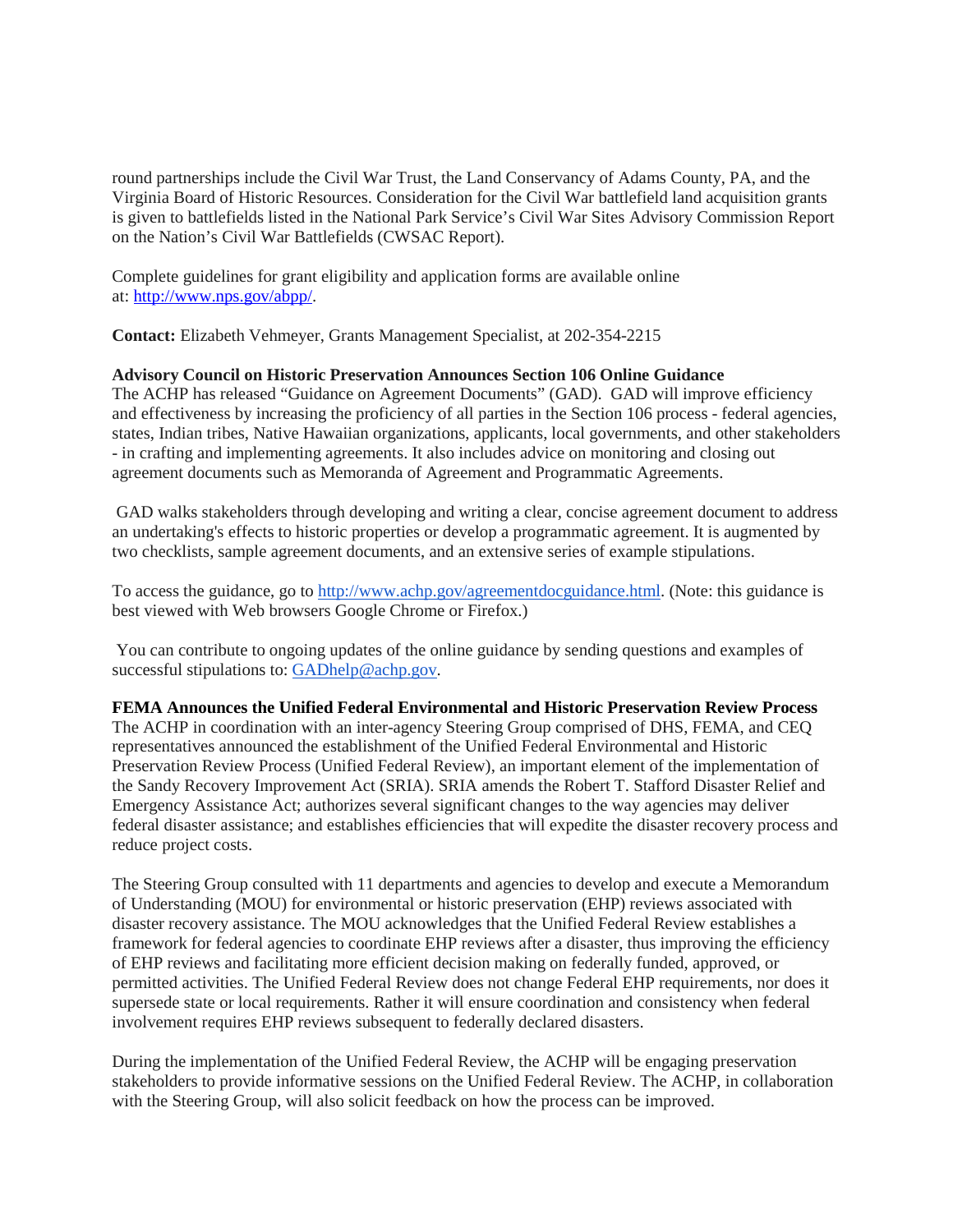Send comments or questions to [federal-unified-review@fema.dhs.gov.](mailto:federal-unified-review@fema.dhs.gov) Additional information about the scheduling of these sessions will be available on the FEMA and ACHP websites.

For additional information on the Unified Federal Review, go to [http://www.fema.gov/environmental](http://www.fema.gov/environmental-historic-preservation/unified-federal-environmental-and-historic-preservation-review)[historic-preservation/unified-federal-environmental-and-historic-preservation-review.](http://www.fema.gov/environmental-historic-preservation/unified-federal-environmental-and-historic-preservation-review)

# **Conversation with an Archeologist:**

### **Albert LeBeau, Cultural Resources Manager, Effigy Mounds NM**

Albert LeBeau is an archeologist partly because of his parents. He loved history in high school, but was disappointed that there were only two chapters about Native Americans in his history textbook. There must be something more, he thought; there's something missing -what's beyond this? When Albert talked to his parents, both academics, they steered him towards history and archeology.

Archeology was not a place that he wanted to go. It wasn't a popular profession in Indian Country, something that, as Lakota, he was mindful of. It's still frowned on, he told me; there are less than 100 Native American archeologists. In spite of stereotypes of archeologists held in Indian country, Albert realized that if he wanted



to contribute to a better understanding of the past he would have to study archeology. After high school, he attended the University of South Dakota, Vermillion, and graduated in 2001. Then, he embarked on the life of a typical dig bum, working on a variety of contract projects such as oil pads and timber sales.

In 2003, the cultural preservation officer for the Cheyenne River Sioux Tribe contacted Albert and asked him to come home. He worked for his tribe for six months as a 'historical archeologist,' that included all archeological work on the reservation and, in 2004, Albert became the tribe's historic preservation officer (THPO). As the THPO, he set up an office that was capable of managing NHPA Section 106 projects on reservation lands and ancestral lands, which encompassed much of six states –Wyoming, Nebraska, Iowa, Minnesota, North Dakota and South Dakota, no small feat! His office handled all of the projects until other tribes were able to establish THPOs and programs.

Despite these responsibilities, Albert was acutely aware that his level of education did not satisfy the Secretary of the Interior's professional standards and, in 2007, entered the MA program in Anthropology at the University of Nebraska, Lincoln. Here he took a class from then NPS archeologist Doug Scott and learned about the STEP/SCEP program (now replaced by the Pathways Program) at the Midwest Archeological Center (MWAC). He contacted then center director Mark Lynott and asked to be taken into the program. Between classes, his THPO responsibilities (which he still saw to), and working at MWAC, he was pretty busy!

In 2009, Albert resigned his THPO position to pursue a career in the NPS. Why did you want to work for the NPS, I asked; did working for a Federal agency create problems for him at home? Albert said that he was drawn to the Park Service because of opportunities to tell both sides of a story, for good and for bad. While not perfect, the NPS has given him a place to have frank and open conversations about the historical traumas that communities have suffered and continue to suffer as a result of genocide, slavery, migrant working, and other hardships, and archeology has given him a way to frame those discussions. A desire to understand and discuss these issues continues to motivate him.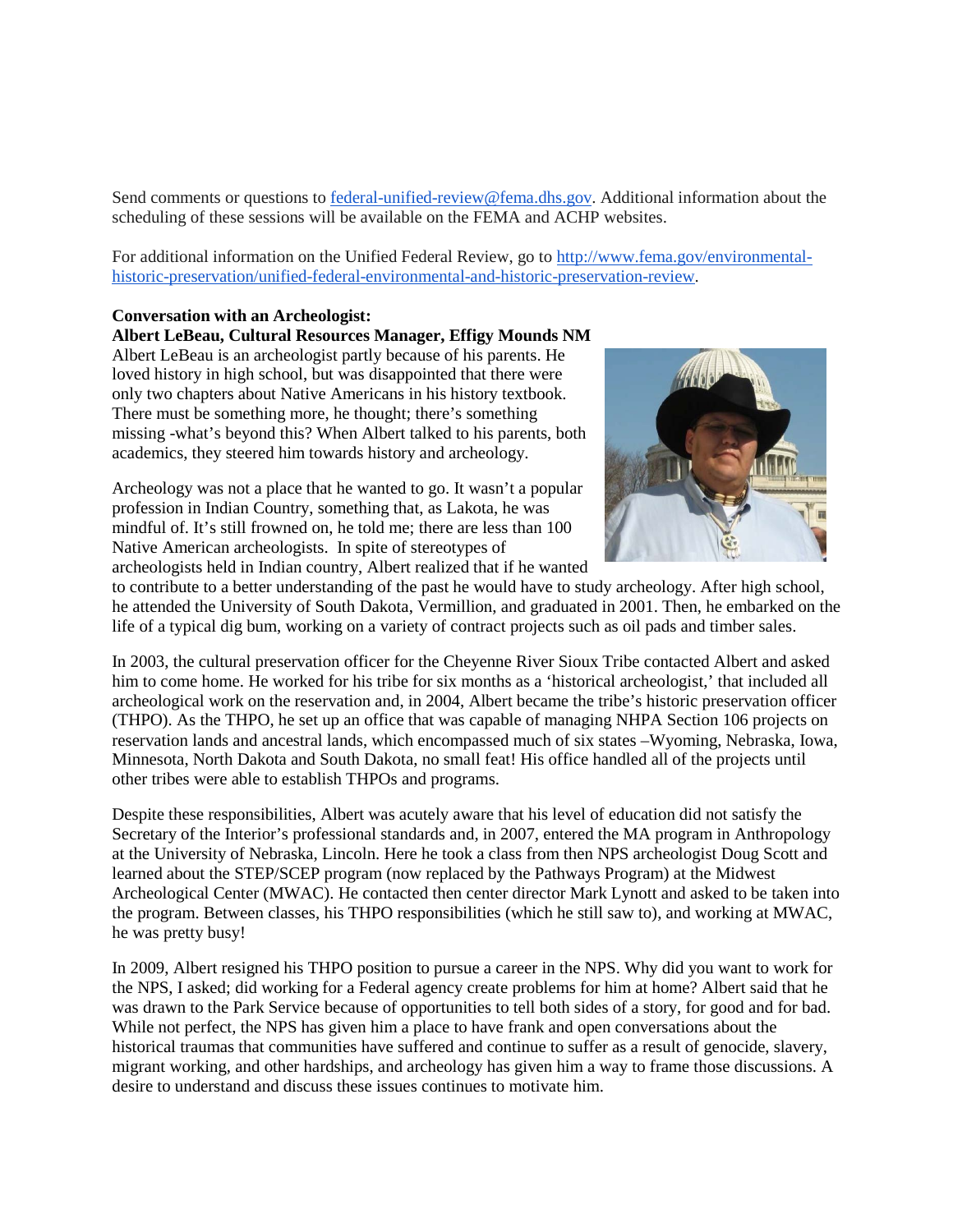And yes, it did create problems for him at home. Albert told me that he has been called a "trained pot hunter" (and worse!) on the tribal council floor. He describes himself "a walking oxymoron." His parents, however, have remained very supportive of his choices in life, which was important to him.

Life at MWAC involved almost as much travel as life as a CRM archeologist. Albert worked on projects around the Midwest region, primarily doing geophysical prospection, including one at Effigy Mounds NM. He was gratified to locate several mounds that had been leveled, but whose footprints were still discernable. He also worked on the Gulf oil spill for several long tours of duty. He liked the work, but not the hours, often working 16 hour days, and 21 days on with 2 days off.

In 2011, Albert called the new superintendent at Effigy Mounds NM about a vacant cultural resources manager position, and was told that it was not going to be filled for a while. After his last tour of duty in the Gulf, and concerned that his noncompetitive status as a SCEP would end soon, Albert called again. This time the superintendent had a long conversation with him and, several days later, offered him the position.

I asked Albert what it is like to work in a park that protects mounds built by Indians, but not his ancestors. He said that this part of the Mississippi Valley was a neutral zone for Native Americans, and that there was in fact a connection. Lakota oral history tells that when a person could see "the bear and the bird together on a hill," meaning the effigy mounds, the person would be safe. Going east of the mounds is dangerous. The mounds, he feels, are collectively telling a story that is intimately tied to the landscape, and the story has the power to be accessible to all Americans. While his Native American worldview shapes his perceptions, he notes that he looks at the mounds as a landscape archeologist might.

Like so many dedicated cultural resource specialists in the NPS, he is proud to care for them on behalf of all American people. "Without our resources, we have lost part of our national legacy." He reports that there is almost a 'symbiotic' relationship between natural resources and cultural resources; it is refreshing to work in a park where both divisions are focused on preserving the mounds.

Mention of the mounds in Lakota oral history led Albert to read the treaty that ceded those lands to the U.S. government. He found that Dakota leaders had signed the treaty, and he added those 7 tribes to the list of 12 that the park consulted with. He has also worked to change the vernacular terms among park staff, dropping "the tribes" or "our tribes" to acknowledge in conversations each tribe as a specific entity with individual concerns and resources and should be considered partners in the preservation and protection of the mounds.

What special challenges has he had? Albert told me that he felt that he was "typecast" into a certain role. Because you are Native American? I asked. No, he told me, because he is an archeologist! Initially, it was a struggle to have his skill sets acknowledged. He also thinks that he could have benefited from more Native support, and welcomed the establishment of CIRCLE (Council for Indigenous Relevancy, Communication, Leadership, and Excellence). This has given him a platform to network with other Native Americans in the NPS to strategize to get support and training. (Note: Formed in 2013, CIRCLE is a resource for employees of the National Park Service to enhance their understanding of American Indian, Alaska Native and Native Hawaiian (AI/AN/NH) issues. CIRCLE provides recommendations and guidance to NPS leadership regarding the hiring, retention, and improved visibility of AI/AN/NHs throughout the NPS. CIRCLE is supported by the Workforce, Relevancy and Inclusion Directorate.)

What advice would he give to new employees? Be proactive! Don't be afraid to ask about positions, and remind people that you are interested. The worst thing that can happen is that people can say no. And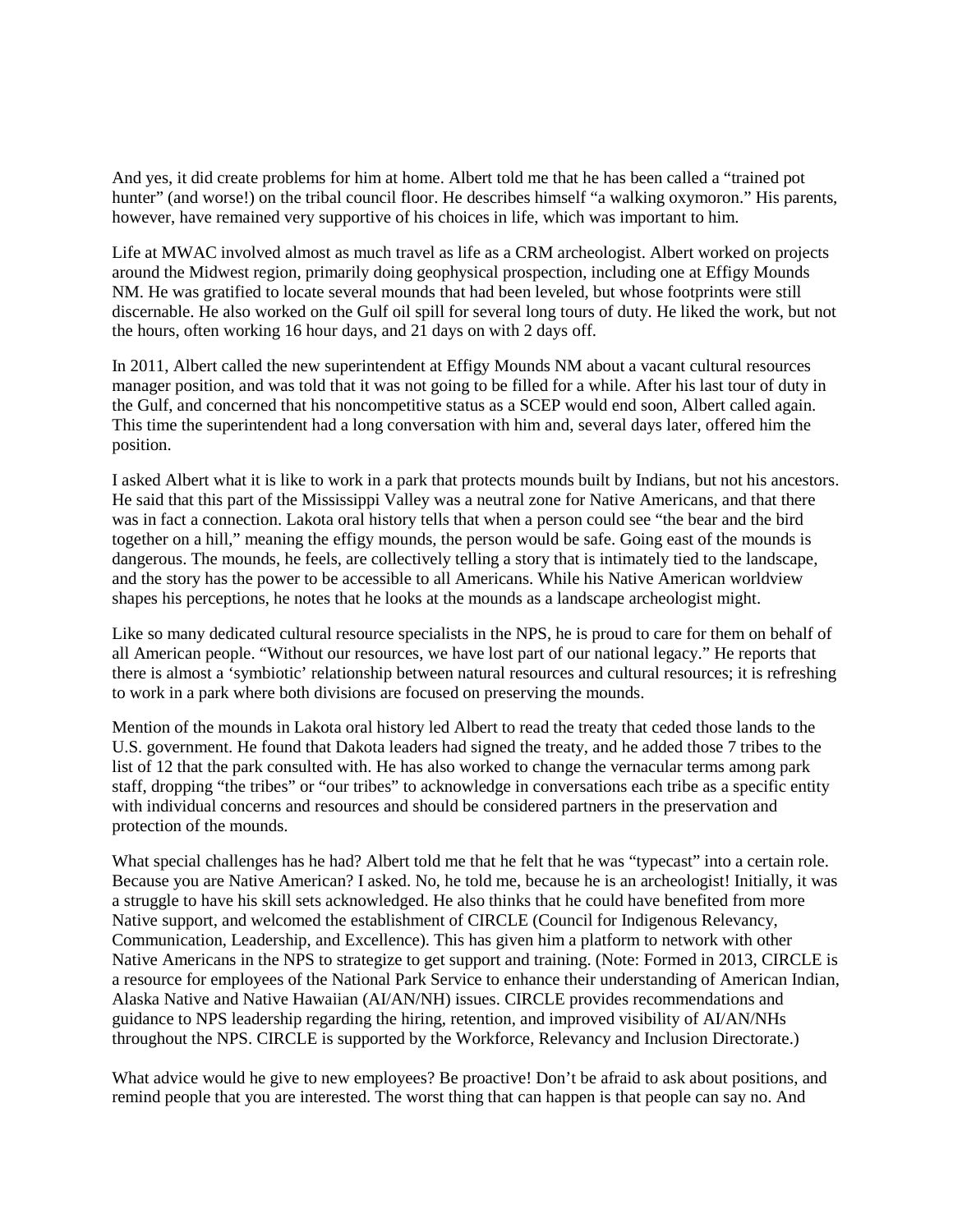hang in there! He cites his own experiences and others as good examples of what can happen if you introduce yourself and let people know that you are interested. He hired a specific employee in the cultural resources program from among other candidates because she showed initiative and made the effort to contact him about the position.

Thanks for talking with us, Albert!

### **Society for American Archaeology Urges Museums to Complete Survey**

Heritage Preservation and the Federal Institute of Museums and Library Services (IMLS) invited more than 14,000 cultural heritage institutions to complete the 2014 Heritage Health Information (HHI) survey. If you or your institution were selected to participate, please take the time to fill out the survey. The survey's goal is to find out about the current condition of the >4.8 billion artifacts held in US cultural heritage organizations.

# The HHI survey builds on the 2004 Heritage Health Index survey

[\(http://www.heritagepreservation.org/HHI/summary.html\)](http://r20.rs6.net/tn.jsp?f=001GWPVzHVwQqE7NIkjUfeNoCtkXxHiDz5lG0an0iCmxP5sgeoaoti-fUMFeVNAxHZxIg6HhJndr0tZrJWJBLOmlqwBICA58Wx4vRVdkjQxLm8oWBz_8fJUDzYTrl8jKHJaMQxs7J_HtvmMF4vu1Z6cfgMsgfVE1npURyssBbeJ2kw6e57eVnwLjavojHuB7Ympub1EstI9BcEXKDxXCqnzMg==&c=j8Qawdm-wNgRAh1Tsog8Ara2KcQk-RNy5zVrkwQQuO6gifTD5RiTcQ==&ch=e--7ZT_dkLiROaj3bKLpMPpDJvd7gvxMeV8uI3a2Vc1qV2PSzHrW3A==), which has guided many collections care initiatives since its publication in 2005 and has served as a powerful fundraising tool for collecting institutions across the U.S. The 2004 HHI survey led IMLS to launch *Connecting to Collections* (C2C), a national initiative to raise public awareness and inspire action about the needs of the nation's collections that has resulted in an investment of more than \$6 million on collections care in the U.S. Further, numerous institutions have leveraged information from the first HHI survey to support capital campaign efforts, reinforce grant requests, and gain funding from State legislatures and private foundations that had not previously funded collections care initiatives.

Archaeological collections have unique collections care needs. To ensure that archeological collections and their needs are well represented in the current survey, please take the time to participate if you or your organization is asked to contribute information.

The deadline to participate is November 24, 2014. A report detailing the HHI-2014 findings will be released in the first quarter of 2015.

*from letter from SAA President Jeff Altschul*

# **Poverty Point Inscribed as World Heritage Site**

NPS Director Jon Jarvis joined with Louisiana Lieutenant Governor Jay Dardenne, Senator Mary Landrieu, other dignitaries, and a large crowd of citizens on October 11, 2014, to celebrate the official inscription of Poverty Point as a World Heritage Site. The process from nomination to inscription took more than eight years to achieve.

Located about 50 miles west of the Mississippi River in West Carroll Parish, northeast Louisiana, Poverty Point is an integrated complex of earthen monuments, constructed about 3,4000 years ago in the Late Archaic period. The complex includes five mounds, six concentric semi-elliptical ridges, a central plaza, and associated borrow pits. It was created and used for residential and ceremonial purposes by a society of hunter-fisher-gatherers, who moved about 25 million cubic feet of soil and invested five million hours of labor to accomplish their vision. Poverty Point is managed as a unit of the Louisiana State Park system.

World Heritage Site designation is bestowed by the United Nations Educational, Scientific, and Cultural Organization (UNESCO) for places that are of outstanding value to humanity. Poverty Point is the  $1,001<sup>st</sup>$ designated site in the world, and the 22<sup>nd</sup> here in the United States (16 of which are managed by the NPS).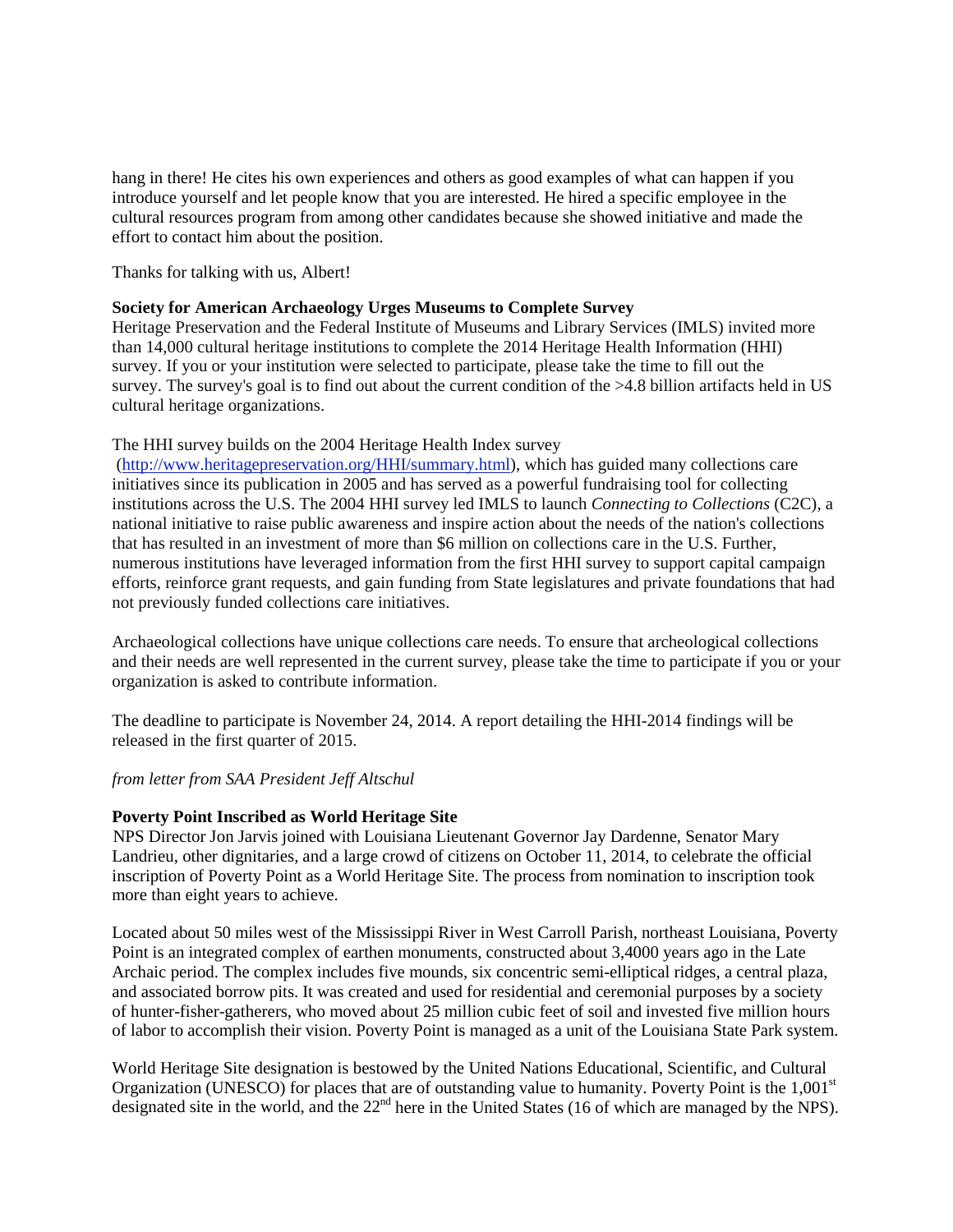More information about Poverty Point World Heritage Site can be found at [whc.unesco.org/en/list/1435](http://www.whc.unesco.org/en/list/1435) or at [crt.state.la.us/cultural-development/archaeology/poverty-point-world-heritage-initiative/index.](http://www.crt.state.la.us/cultural-development/archaeology/poverty-point-world-heritage-initiative/index)

# *By Michael Madell*



Visitors climb to the top of Mound A, the "Bird Mound" at Poverty Point World Heritage Site. NPS Photo by Ed FitzGerald

### **Archeology Site Added to National Register of Historic Places**

Paisley Five Mile Point Caves have been added to the National Register of Historic Places. Situated near Paisley, in south-central Oregon, archeological excavations at the site have produced evidence of human occupation in Oregon beginning 14,300 years ago. Now a sagebrush steppe vegetation community, the Paisley site once was grassy plains surrounding a lake, marsh and river. Camel, bison, horse and waterfowl bones have been found in the area. The site is located on land managed by the BLM.

Led by Dr. Dennis Jenkins of the University of Oregon, researchers conducted archeological excavations and extensive laboratory analyses to amass information challenging the "Clovis First" hypothesis. Intriguingly, along with stemmed projectile points, grinding stones, modified animal bone and woven plant fiber cordage, Jenkins' team recovered coprolites containing human DNA. Over 200 coprolites were radiocarbon dated to pre-Clovis times. The discovery of the 14,300-year-old human feces demonstrates the presence of an ancient human population in America's Far West at the end of the last Ice Age.

#### **Stolen Artifacts Returned to Hopi Tribe**

Four items held sacred by the Hopi Tribe have been returned to the northern Arizona reservation. BLM representatives revealed that the items were turned over by a private collector as part of an agreement to avoid prosecution in a Federal case. Collecting artifacts from public or tribal land without a permit is a Federal crime in the United States.

The items were returned September 26, 2014, the same day nearly two dozen other ceremonial items purchased last year at a French auction house were delivered to the Hopi reservation. A judge in France had ruled the auction was legal.

For more information about the French donation, read E-gram news story **Secret Bids Purchase and Return Hopi Cultural Objects** at http://www.nps.gov/archeology/pubs/egrams/1401.pdf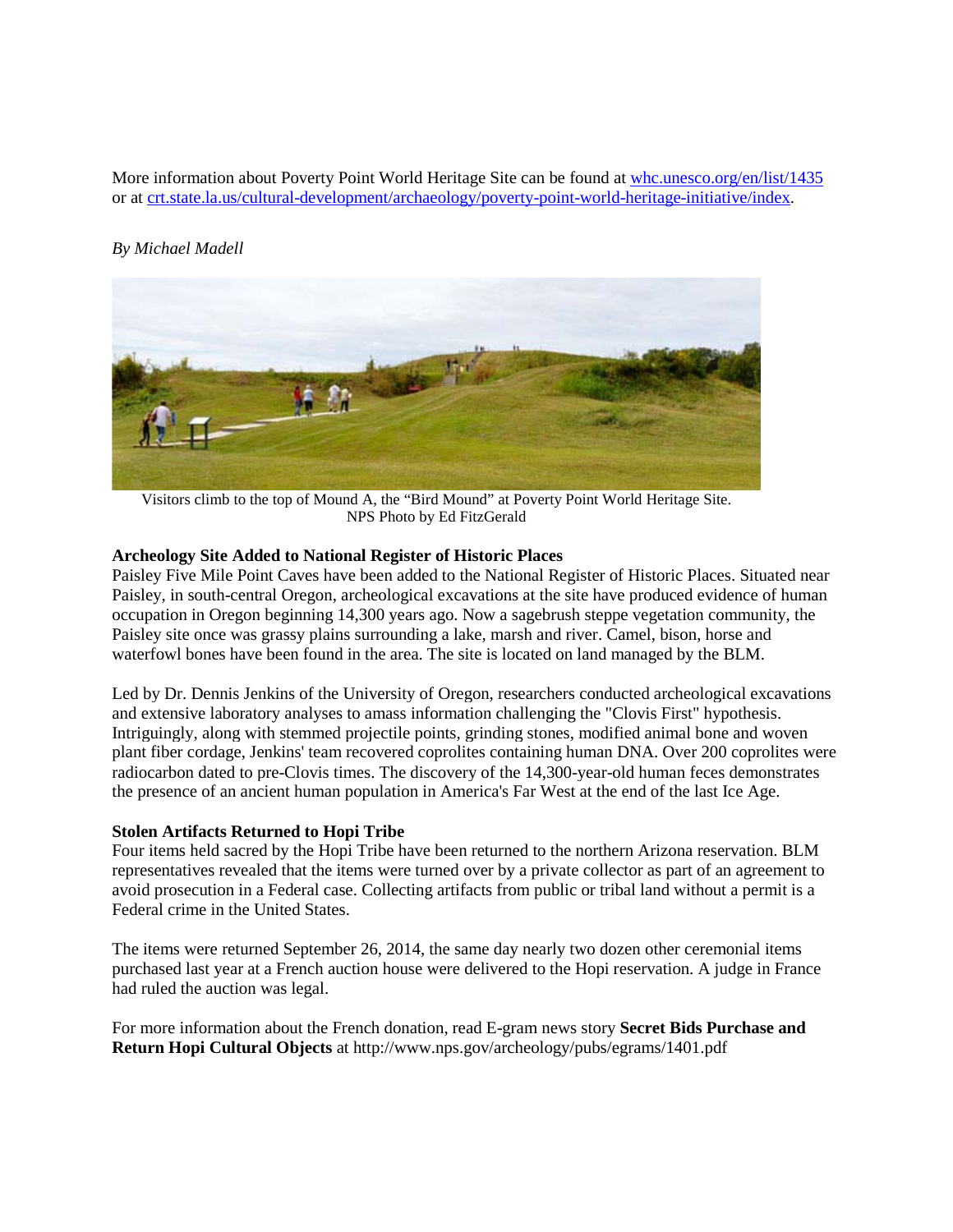# **BLM Plans for Future Oil and Gas Operations in Chaco Canyon Area Questioned**

Ninety percent of BLM lands around Chaco Culture NHP available to be used for oil and gas drilling have been leased to an operator. Mike Eisenfeld, of the San Juan Citizens' Alliance says he is "very concerned by impacts to Chaco and the area in general." The remaining ten percent of un-leased, public lands in the area are mostly in a ten-mile buffer zone surrounding Chaco Canyon, and advocates want to keep it that way.

As the BLM looks at amending the resource management plan to deal with the remaining ten percent of un-leased lands, people like Eisenberg and others ask that the new plan be balanced for both oil and gas operators and preservation of the Chacoan landscape.

"We'd like to look at the whole landscape and look at where drilling might take place, and then put into effect some planning that would make fewer roads and fewer impacts on Chaco," said Barbara West, former superintendent of Chaco Canyon NHP, and advocate for the park.

The BLM is also considering restrictions on gas flares to protect dark skies around the national monument. A new plan is expected to be released in about two years.

*From story by Devin Neeley, KOB Eyewitness News 4*

# **Bureau of Reclamation Protects Items found in Emigrant Lake, Oregon**

BOR is moving to quantify and protect from disturbance artifacts exposed this fall along the bed of drought-plagued Emigrant Lake. The bureau has hired Ashland archaeologist Jeff LaLande to inventory and document the remnants of what was known as Klamath Junction, a gas station, store and other buildings at the intersection of Highway 66 and the old Siskiyou Highway that dates back to the 1920s.

The bureau is required by Federal law to analyze and protect historic and cultural resources on its property. DeFlitch said bureau officials had no idea about Klamath Junction until they viewed a Monday article in the Mail Tribune detailing some of the items found at the junction site.

A hazardous materials team also will be called in to inspect what was suspected to be a petroleum leak at the old junction site, exposed because the lake is now less than 10 percent of capacity. The bureau also has asked the Jackson County Parks Department to patrol the area to ensure people don't drive on the lake bed or loot any artifacts now exposed along the reservoir east of Ashland.

The Klamath Junction site was inundated with lake water in 1960 after the bureau increased the reservoir's capacity by nearly doubling the size of the original Emigrant Dam built by the Talent Irrigation District in 1924.

Part of one of the building's foundations or part of a retaining wall, along with several pieces of glass, spark plugs and other gas station-related debris, were found on the lake bed. Some stones that looked like tools used by American Indians were also discovered at the site.

When the reservoir was expanded to 806 acres, the bureau bought out homesteads and removed the graves and tombstones of the old Hill Cemetery to higher ground.

*From story by Mark Freeman, Mail Tribune*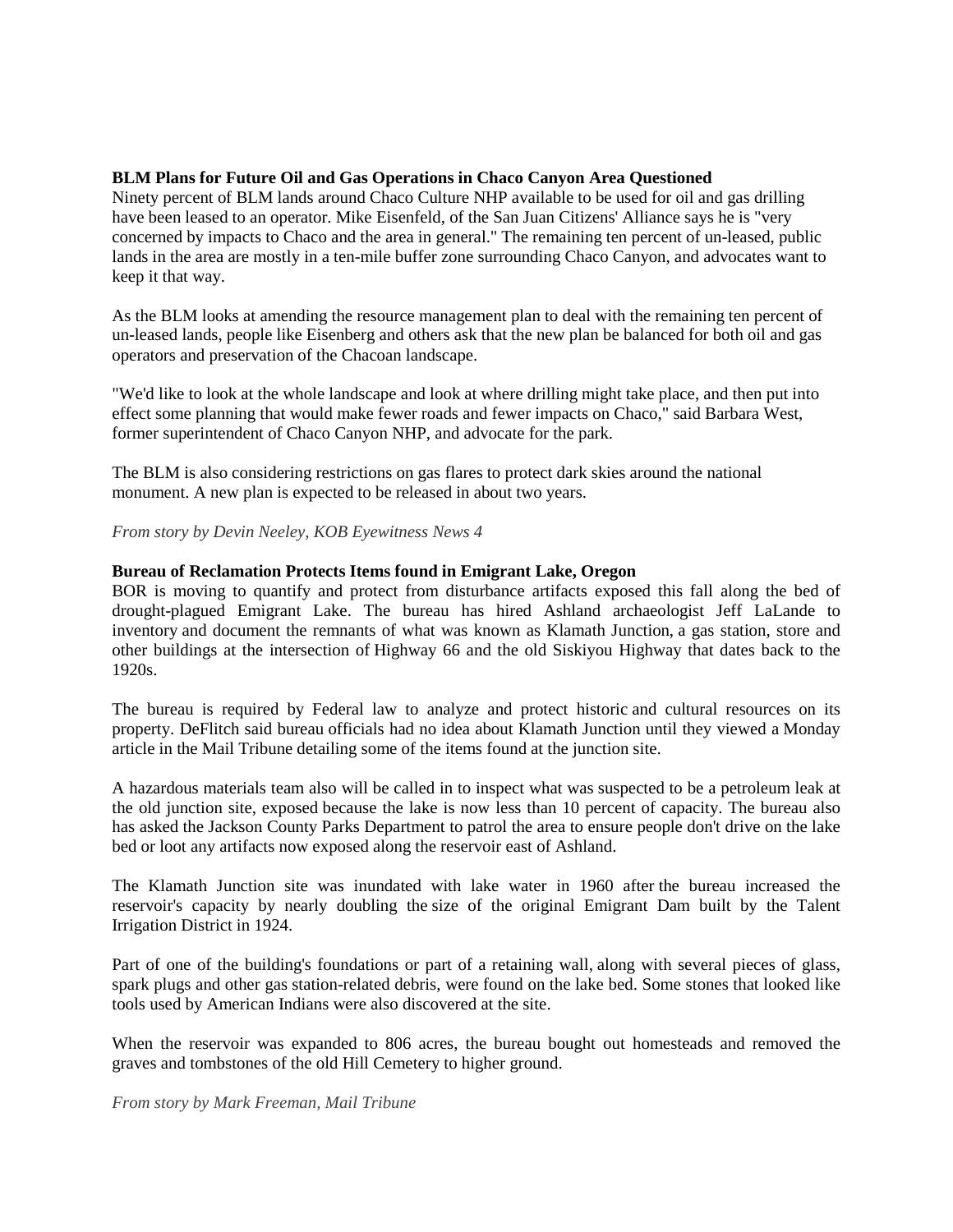# **New Online Exhibition of Printed British Pottery and Porcelain**

An online exhibition of *Printed British Pottery and Porcelain* was launched on October 17, 2014. This joint project of the Northern Ceramic Society and the Transferware Collectors Club relates the history of the production of printed pottery and porcelain in Great Britain from 1750 to 1900.

Visitors to the site can travel through the history of printed pottery and porcelain, learn about the factories that produced it, explore the various methods used to print designs on wares and view the more than 1,000 items selected for the exhibition catalog. The site's exhibition items represent methods of printing used by a wide variety of factories producing printed ceramics, including overglaze and underglaze printing--both bat and hot-press printed-- in single, multicolor printed, as well as printed and painted items. A wide variety of shapes including rare and unique items are presented.

Exhibition visitors can view the exhibit items by print type, pattern categories, printed and painted examples, or by makers. Also included are ten important series patterns; wares that employ a common border design while featuring unique center patterns on different shapes. Known sources of inspiration for many of the patterns, whether they are Chinese export porcelain designs or works of art and printed sources, are also included with selected items in the exhibit.

Visitors will be able create their own personal gallery on the site. *My Gallery & Notes* enables visitors to save images of favorite items to which they can add their own notes, organize them in albums, and save them for viewing on return visits to the site.

The exhibition showcases the benefits of organizations with similar interests that are willing to commit funding, and the efforts of many volunteers to create a meaningful and educational experience.



Visit *Printed British Pottery and Porcelain* at [www.printedbritishpotteryandporcelain.com.](http://www.printedbritishpotteryandporcelain.com/)

# **Society for American Archaeology Offers Online Workshops**

SAA online seminars are designed to provide continuing professional development opportunities to student and professional archeologists and are offered on a wide range of high-interest topics from September through May each year. Instructors are RPAs and top scholars in their field. All seminars are certified by RPA for Continuing Professional Education (CPE) credits. Registration is on a first-come, first served basis and will remain open until seats are filled.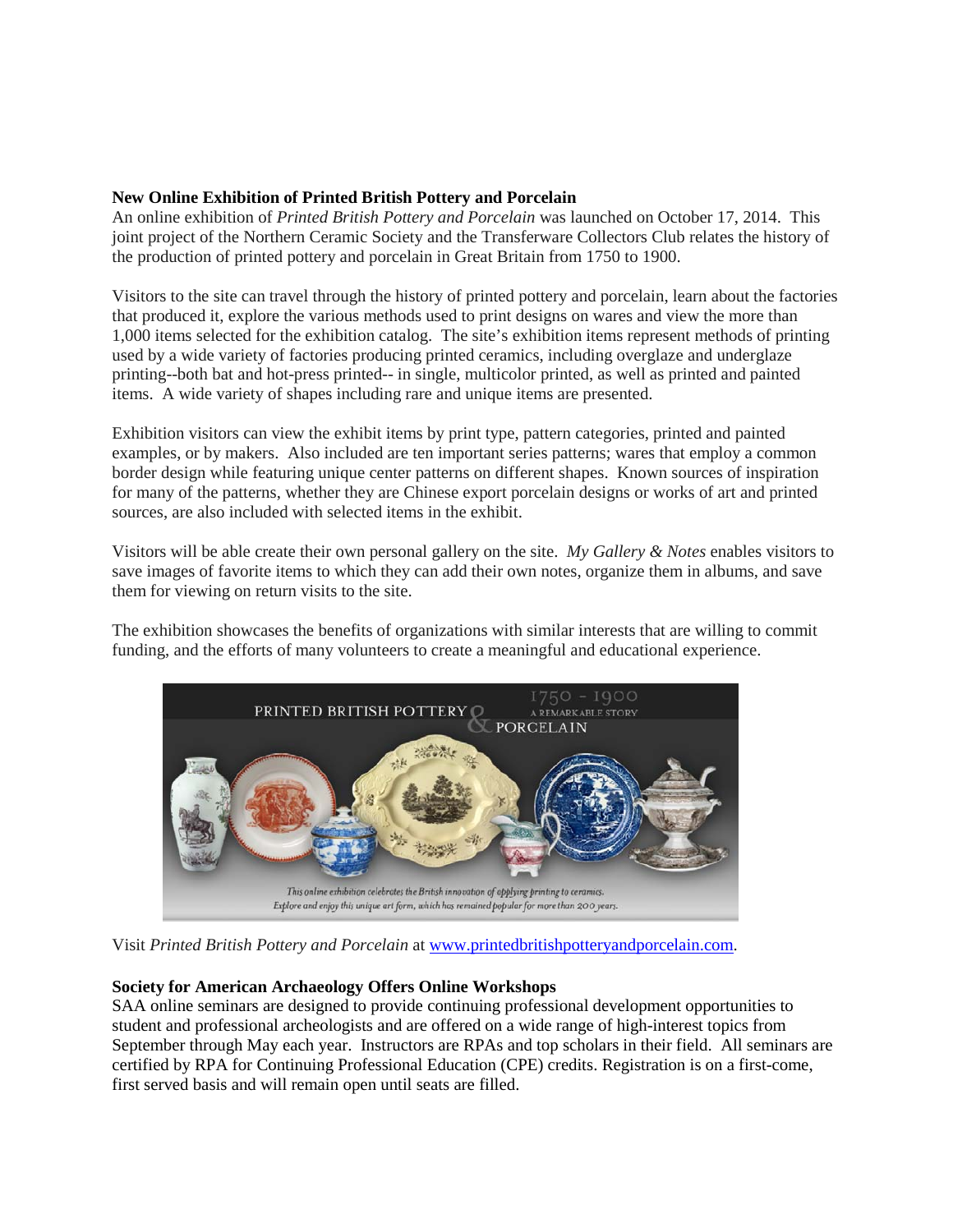Students take note! The Group registration option enables one registered user to invite an unlimited number of participants to view the presentation from the same physical location. All participants will receive a certificate of completion from SAA.

# *New Developments in Technologies for the Measurement of Form and Space in Archaeology: An Introduction for Students*

This online workshop is free to SAA members and will be taught by Fred Limp, RPA. Limp has been involved in the application of geomatics methods to archeology for more than three decades. He was the founder and director of the Center for Advanced Spatial Technologies for 18 years, and has taught numerous undergraduate and graduate and short courses on the topic.

The workshop is designed as an introduction to an archeological revolution in the methods for the measurement of space and time, providing an accessible review of the characteristics and uses of such methods as high-resolution GNSS, "laser scanning," close range photogrammetry and related methods for the measurement of space and form of landscapes, sites, structures and objects.

The workshop will be offered on November 6, from 2:00-4:00 pm EST.

### *Proposal Writing for Cultural Resources Management.*

This two-hour online seminar will be taught by Christopher T. Espenshade. He is a Registered Professional Archaeologist with more than 28 years of supervisory experience in cultural resource management (CRM). Chris has worked for a number of major CRM and engineering firms and currently serves as the Regional Director in CCRG's Jackson, Michigan office. He has written successful competitive proposals for a full range of federal, state, and private-sector clients. Chris has been successful on proposals based predominately on cost, on corporate qualifications, on technical approach, and on a combination of all of these.

The seminar will focus on developing competitive proposals for government clients, but many of the lessons will have cross-application to private-sector work. The course will emphasize the importance of evaluating each opportunity and developing an appropriate Go/No Go process, and will include detailed advice on reading an RFP. The course will stress that you have to have an angle if you hope to have a winning proposal and that your proposal must be properly designed to highlight your strengths. The seminar will discuss in detail the difference between generic claims and actual proofs.

The workshop will be offered on November 18, 2014, from 9:00-11:00 am EST

Register at [www.saa.org;](http://r20.rs6.net/tn.jsp?f=001mJZEcPGV6h8cfJGezJbnkDb9CCZjkFKyZE7JIXauHlH_3ocY7TzGLW17uyYcmD-zRNB_anaSsXuF-a5GyAzlAnTkRtOhVKUCQFvUV0hNd6tdcQ7fYffkMwTouOruIAn4hXSwIaPnJ1527qK1EsYEgqNnx3gMvW8D&c=NJT5A8KJ4h_xCCtY3m8mJS0EsiV2mnl8krlkF934vhR-Y35CQcu-gA==&ch=2sCaaO_yWyxFM5H12vpO4Wr_XCZQzMFROKgPSbBP_BzaQJ023EIfOg==) call SAA at 202-559-5709 or email [onlineseminars@saa.org](mailto:onlineseminars@saa.org)

#### **Competition Open for Gloria S. King Research Fellowship in Archaeology**

The Maryland Archaeological Conservation (MAC) Laboratory is accepting applications for the Gloria S. King Research Fellowship in Archaeology. The MAC Lab is an archaeological research, conservation, and curation facility located at Jefferson Patterson Park & Museum, the State Museum of Archaeology, in Maryland. The MAC Lab is a clearinghouse for archeological collections from Maryland projects and is home to 8 million artifacts representing over 12,000 years of human occupation. The collections are available for research, education, and exhibit purposes.

The purpose of the fellowship is to encourage research in the collections. Students, academics, or professionals (employees of the Maryland Historical Trust and St. Mary's College of Maryland are not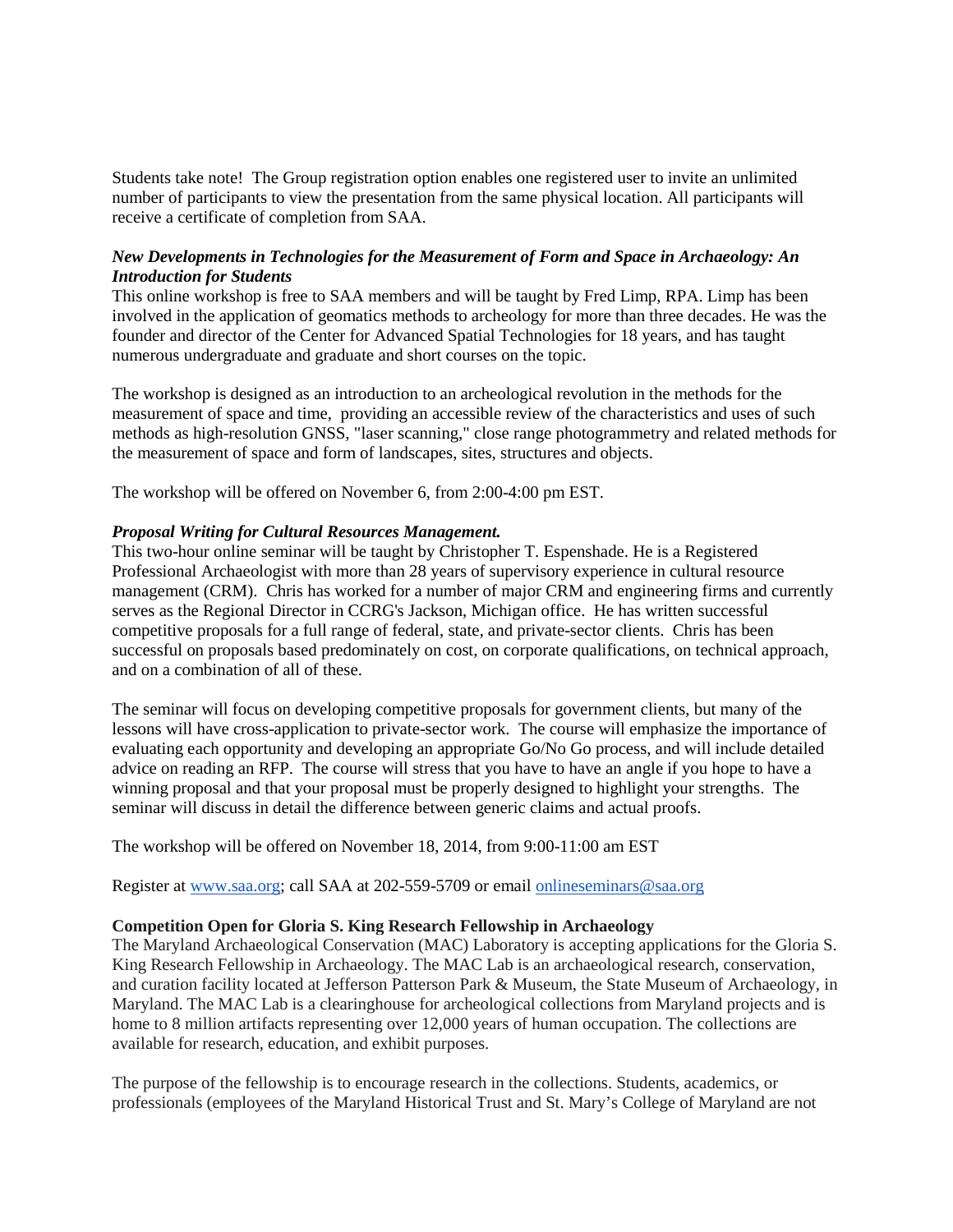eligible) must use collections at the MAC Lab to research any subject in Maryland archeology; must be in residence full-time in the MAC Lab; and must provide a presentation of research to museum staff members at the end of the fellowship.

A 1000 word proposal (no more than 4 typed pages, double-spaced) outlining the problem and the collections in the MAC Lab to be used, plus a CV plus a letter of recommendation. Applicants are strongly encouraged to contact the lab during proposal preparation to ensure that the lab has collections appropriate for contributing to the proposed research.

Stipend is \$500 a week, with a minimum 2 week stay and maximum 5 week stay. Stipend to be paid upon completion of fellowship for stay of 2 weeks; a fellowship of greater length will be paid in 2 installments: 50% at the midway point of the fellowship and 50% upon completion of fellowship. Onsite housing may be available for fellows, dependent on scheduling of fellowship.

Gloria Shafer King was born on January 6, 1931, in Baltimore, Maryland. She spent summers as a child on her family's farm near Chestertown, Maryland and attended Washington College. In 1955, she and her husband, George M. King, started an excavating construction business. She had a lifelong interest in Maryland history and archeology and contributed funds and services to individuals and organizations supporting this interest. Mrs. King died on May 31, 2004, and this fellowship in her memory recognizes her many contributions to the preservation of the past.

Applications must be received by January 15, 2015. Projects awarded a fellowship may begin as early as March 15. Send application materials to:

Patricia Samford, Director Maryland Archaeological Conservation Laboratory Jefferson Patterson Park and Museum 10515 Mackall Road St. Leonard, Maryland 20685

**Contact:** Patricia Samford, Director, Maryland Archaeological Conservation Lab, Jefferson Patterson Park and Museum, 410-586-8551

#### **Archeology Field Technician Jobs at Poplar Forest**

The Department of Archaeology and Landscapes at Thomas Jefferson's Poplar Forest has immediate openings for six archeological field technicians. These positions will begin December 1, 2014, and will continue for six months through spring 2015 with the possibility of extending into the summer. Staff will work a 37.5 hour week and will receive a rate of \$13 per hour along with full-time employee benefits that include paid vacation, paid holiday, healthcare, and 401k.

Field work will include the survey, excavation, and recovery of evidence related to Poplar Forest's plantation landscape. Additional responsibilities include periodic laboratory tasks such as processing artifacts, data entry, and soil flotation. Candidates should have a BA in anthropology or a related discipline with training in historical archaeology. Experience with shovel test pit survey, the excavation of complex stratigraphy, and the identification of historic and prehistoric material culture is required. Preference will be given to candidates with multiple seasons of field experience. The ability to work effectively and independently as a member of a team is essential. No housing or per diem are included.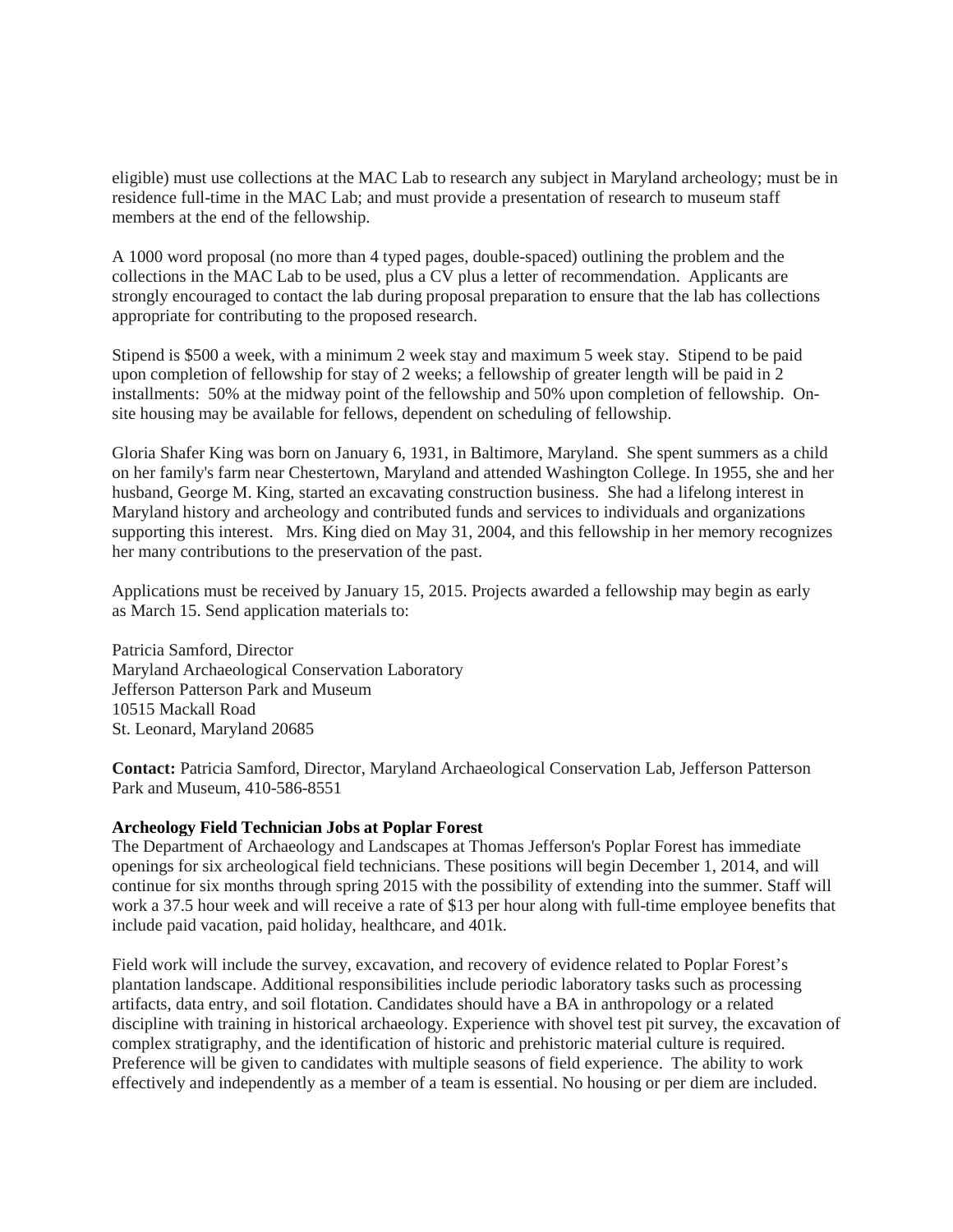To apply, send a cover letter, resume, and list of three references to Jack Gary, Director of Archaeology and Landscapes, Thomas Jefferson's Poplar Forest, P.O. Box 419, Forest, VA 24551. For additional information, telephone (434) 534-8105.

**Slightly Off Topic: Photo of Robert E. Lee's Housekeeper Identified**

The NPS has acquired a rare Civil War-era photograph of an enslaved woman who helped save Confederate Gen. Robert E. Lee's home in Arlington, Virginia. The previously unknown photograph depicts Selina Gray, the head housekeeper to Lee and his family, along with two younger girls possibly her children. An inscription on the back of the image reads "Gen Lees Slaves Arlington Va."

The photograph was posted on eBay; the person who put the photo up for sale lives in England and found it in a box of unwanted photographs at a yard sale. The NPS purchased it for \$700. Park officials said this is only the second known photograph taken of slaves at Arlington. The photo was taken on the grounds of Arlington House.



"It's extremely rare to have an identified photo of an enslaved person," said NPS spokeswoman Jenny Anzelmo-Sarles. "Since slaves were considered property, it's very rare to have a photo where you can identify the people in the photo."

Gray helped to save Arlington House after Lee's family left and the plantation was captured by Union troops during the Civil War. Arlington House was originally built as a monument to George Washington. Lee's wife, Mary Custis Lee, entrusted the home to Gray, and she later confronted a Union general about soldiers pilfering Washington family heirlooms from the house. She was able to have the items safeguarded.

Gray was given her freedom in 1862, and she and her family bought land near Arlington.